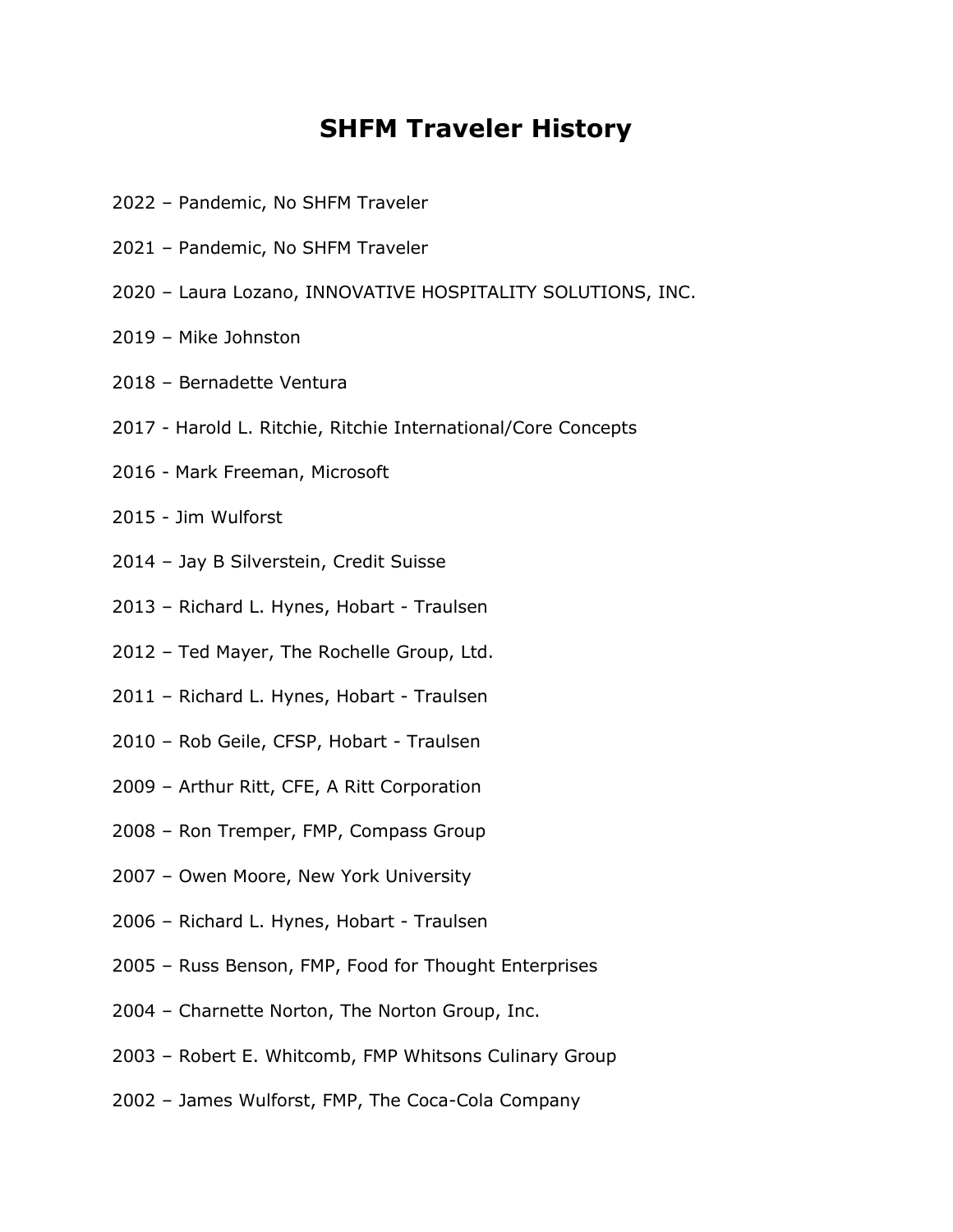- Ronald Ehrhardt, FMP, Compass Group, NAD
- David Davidson, Harvard University Hospitality & Dining Services
- Debi Benedetti, Beyond the Possible
- Nancy Wright-Schual
- Richard Kresky
- David Tucker, Widener University
- William C. Lembach
- Julie Flik, FMP
- Doris David-Melzarek
- Amy Greenberg
- Gary Gunderson
- Lease Plimpton
- Richard A. Hardin
- Lawrence Appleton
- Patricia L. Habermeyer
- L. Michael Barclay
- Deanna R. Hormel
- Harlowe R. Kehoe
- Kay Stammers
- Richard Ysmael
- Robert C. Trumbore
- Margaret A. Gowetz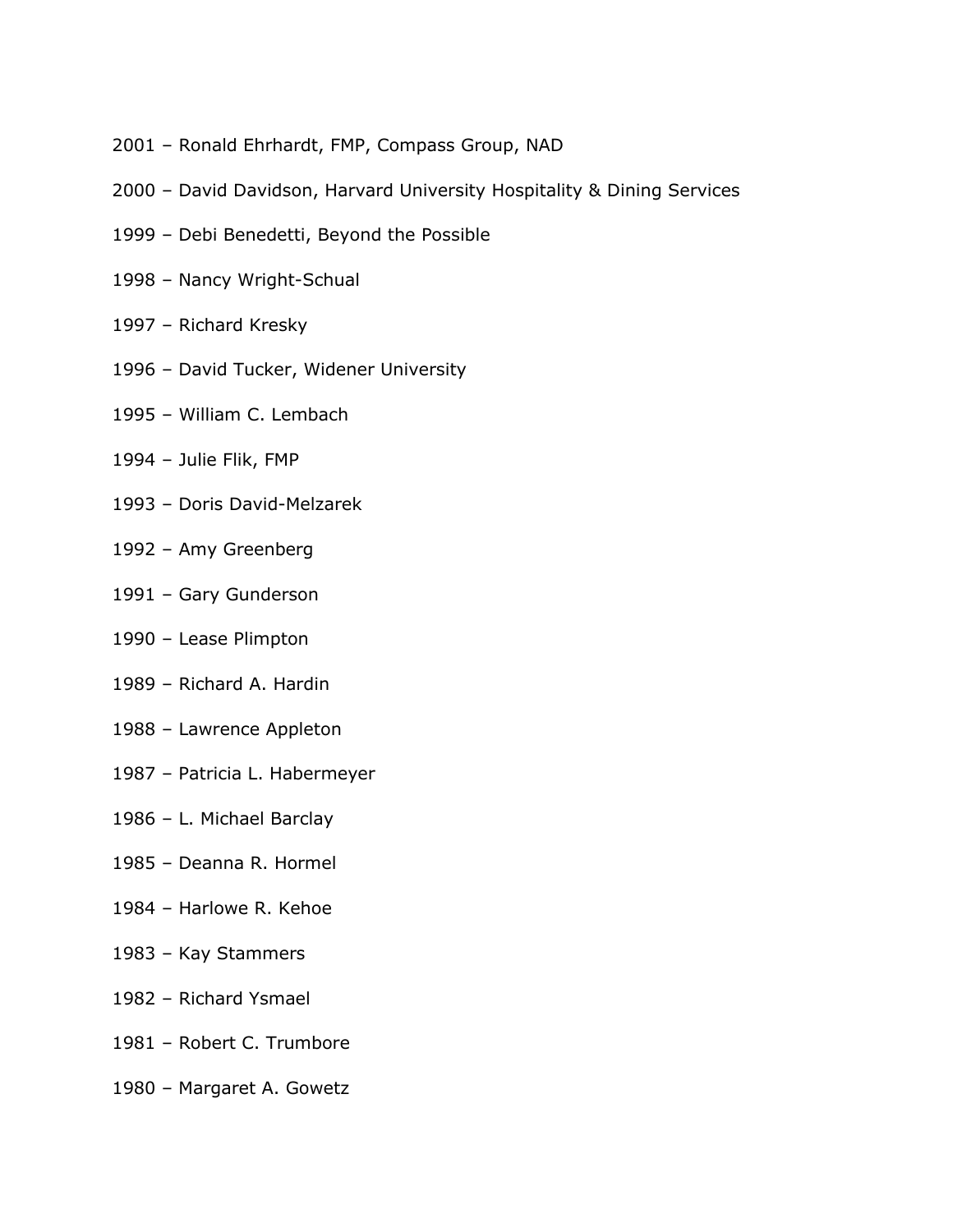- Robert W. Cook
- William J. Linder
- William F. Furgason
- Gerald C. McDonnell
- Roberta Bennett
- Bernard J. Fischer
- Robert Horn
- Charles Wagner
- Joseph M. Danchak
- Peter J. Roboti
- Fred J. France
- L.E. Tradewell
- Odis Masters
- Arthur M. Pula
- Fred E. Dorlon
- Fred E. Dorlon
- Dorothy Larsson
- Roy Schwinn
- Fred J. France
- Herbert N. Flaster
- Peter J. Roboti
- John Courchaine